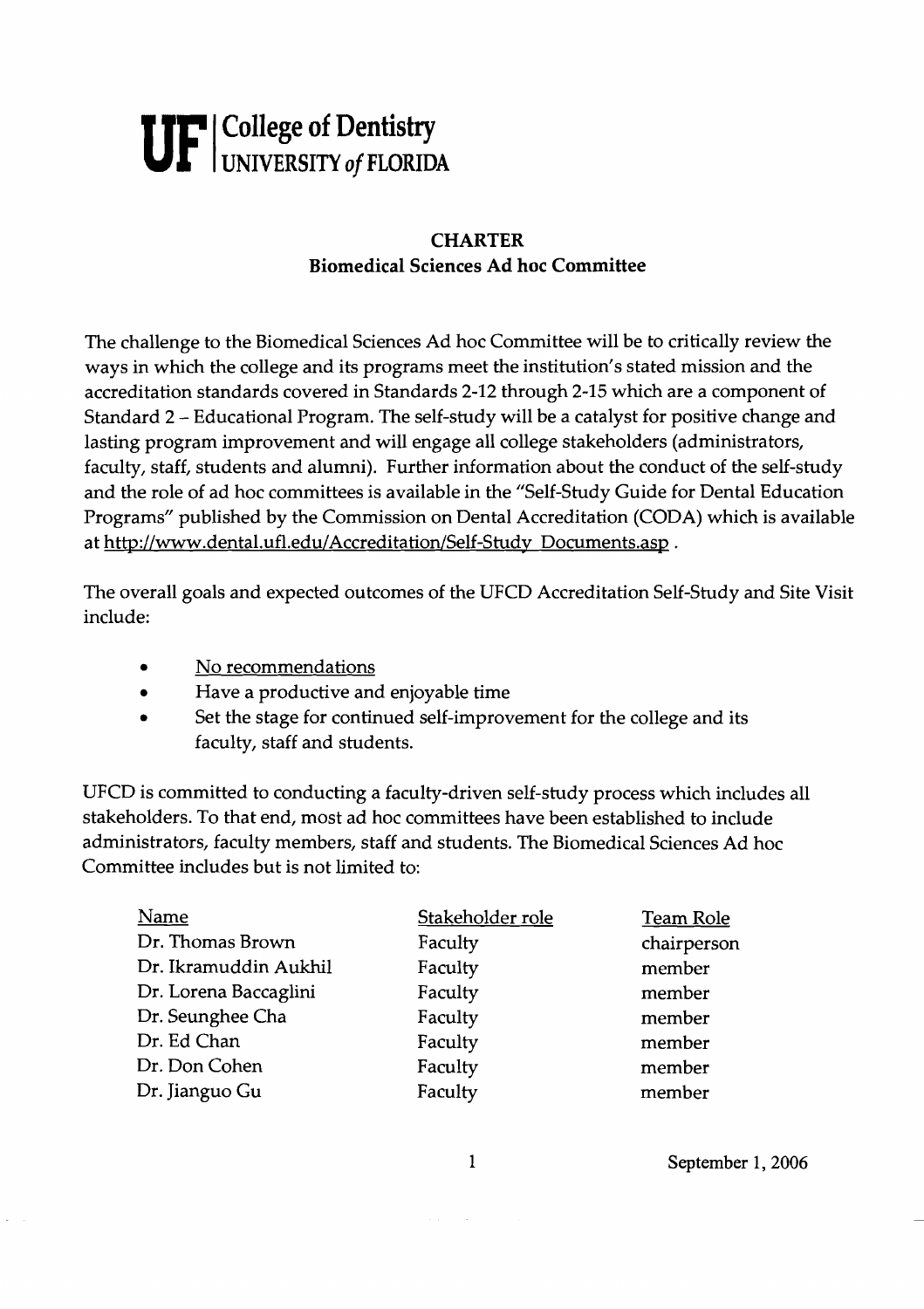| Stakeholder role | <b>Team Role</b>                            |
|------------------|---------------------------------------------|
| Faculty          | member                                      |
| Faculty          | member                                      |
| Faculty          | member                                      |
| Faculty          | member                                      |
| Faculty          | <b>Steering Committee</b><br>representative |
| <b>Staff</b>     | support staff                               |
|                  |                                             |

UFCD administrators, faculty, staff, students and alumni may be added to the committee, while others may be asked to serve in an advisory role to the committee as needed.

The role of the committee chair will be to:

- establish committee agendas and set meeting dates and times
- lead committee meetings, breakout sessions at self-study retreats, deliver  $\bullet$ presentations and reports to the Steering Committee, etc.
- handle or assign administrative duties and serve as the contact point for communications between the ad hoc committee and the rest of UFCD
- develop a work plan to ensure that committee work is completed on-time and  $\bullet$ that consistent and concise documents for interim and final reports are prepared for submission to the Steering Committee and for incorporation into the selfstudy report
- function as a full-fledged committee member including attending meetings, carrying out assignments as required and sharing in the work of the committee
- address concerns such as lack of attendance, participation, and other such problems, as well as issues with group dynamics and conflict.

Each committee will elect a vice-chairperson at their initial meeting from among the nonadministrative faculty members. The role of the vice-chair will be to:

- lead ad hoc committee meetings in the chair's absence
- assist the chairperson with reports and presentations to the Steering Committee
- have active input into the deliberations of all committee meetings and the preparation of recommendations, reports and presentations
- complete other assignments as needed.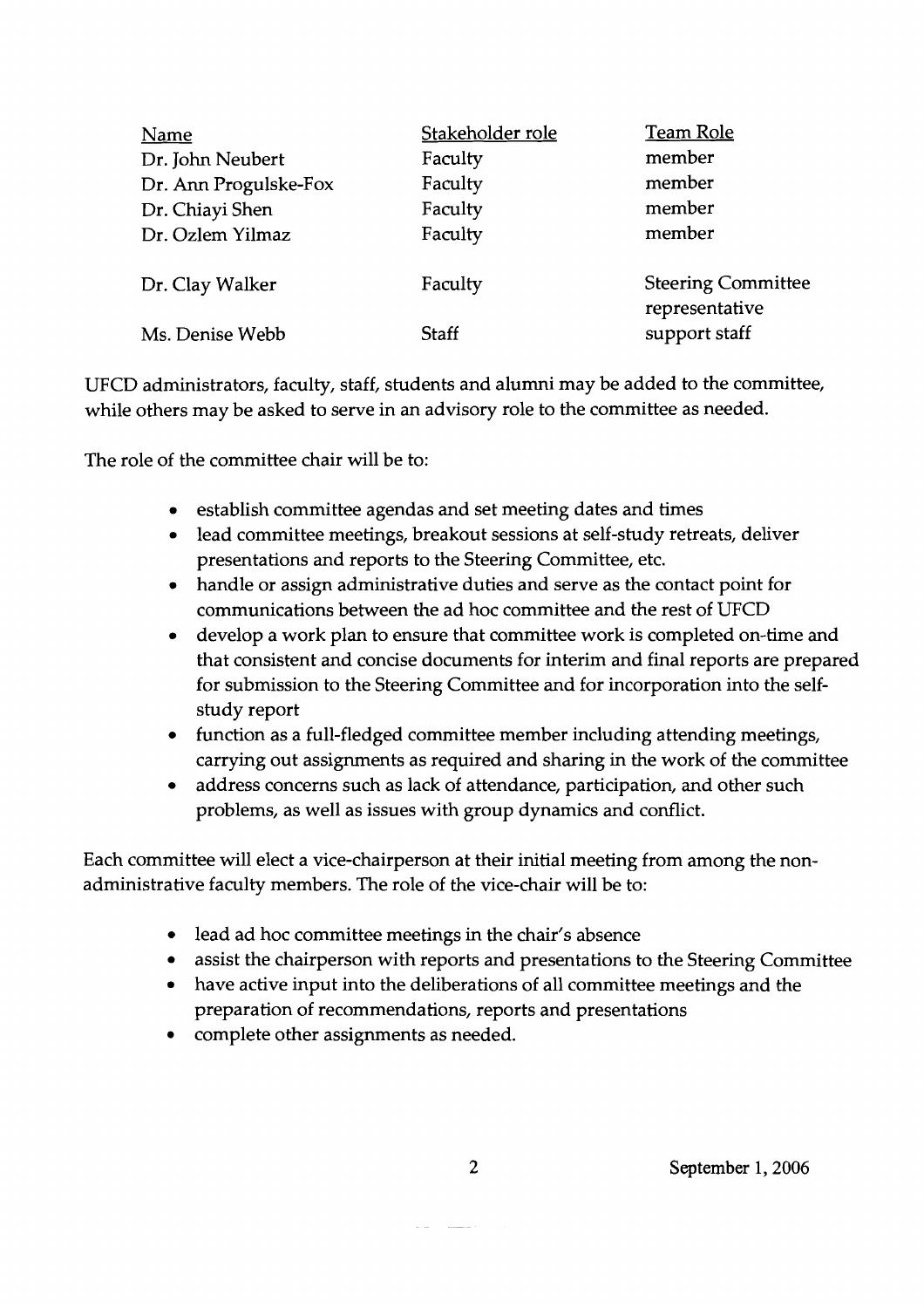The role of the Steering Committee representative will be to:

- attend ad hoc committee meetings
- serve as an advisor to the ad hoc committee, as well as a liaison between the ad hoc committee and the Steering Committee
- briefly report on ad hoc committee activities and progress at each Steering Committee meeting.

The role of the committee support staff member will be to:

- schedule meetings and meeting rooms
- post meeting dates and times as well as agendas, minutes and handouts to  $\bullet$ UFCD's accreditation web site and other venues when indicated. Meeting dates and times should also be posted on elevator monitors.
- oversee other committee logistics, such as ordering food, typing and circulating  $\bullet$ agendas, copying packets and other materials, etc.
- record deliberations, prepare meeting minutes and distribute them to committee members in a timely manner (within a week of ad hoc committee meetings). The support staff member will keep a complete set of all meeting materials, including agendas, minutes, handouts, presentations and reports and will be considered the official keeper of the committee's records
- assist the chair and vice-chair as required.

Committee members have been carefully selected because of their experience, expertise and interests and therefore should consider their membership on the committee as an important part of their primary role at UFCD. All committee members will be expected to attend meetings, arrive on time to meetings and events, and actively participate, collaborate and contribute to the work of the committee. They will be expected to carry out assignments between meetings to facilitate the committee's work. Members should be willing to obtain needed data and documentation and compile reports if asked, and will critically evaluate the college's progress on the relevant standards being considered by the committee.

All ad hoc committees will begin their deliberations in September, 2006. The estimated time frame for completion of the committee's work on Standard 1 will be April, 2007.

The Biomedical Sciences Ad hoc Committee will develop interim reports and prepare a final report in the prescribed format for submission to the Steering Committee. The Steering Committee will review and edit the ad hoc committee's report to ensure consistency with other portions of the final self-study document and return the edited report back to the ad hoc committee for approval.